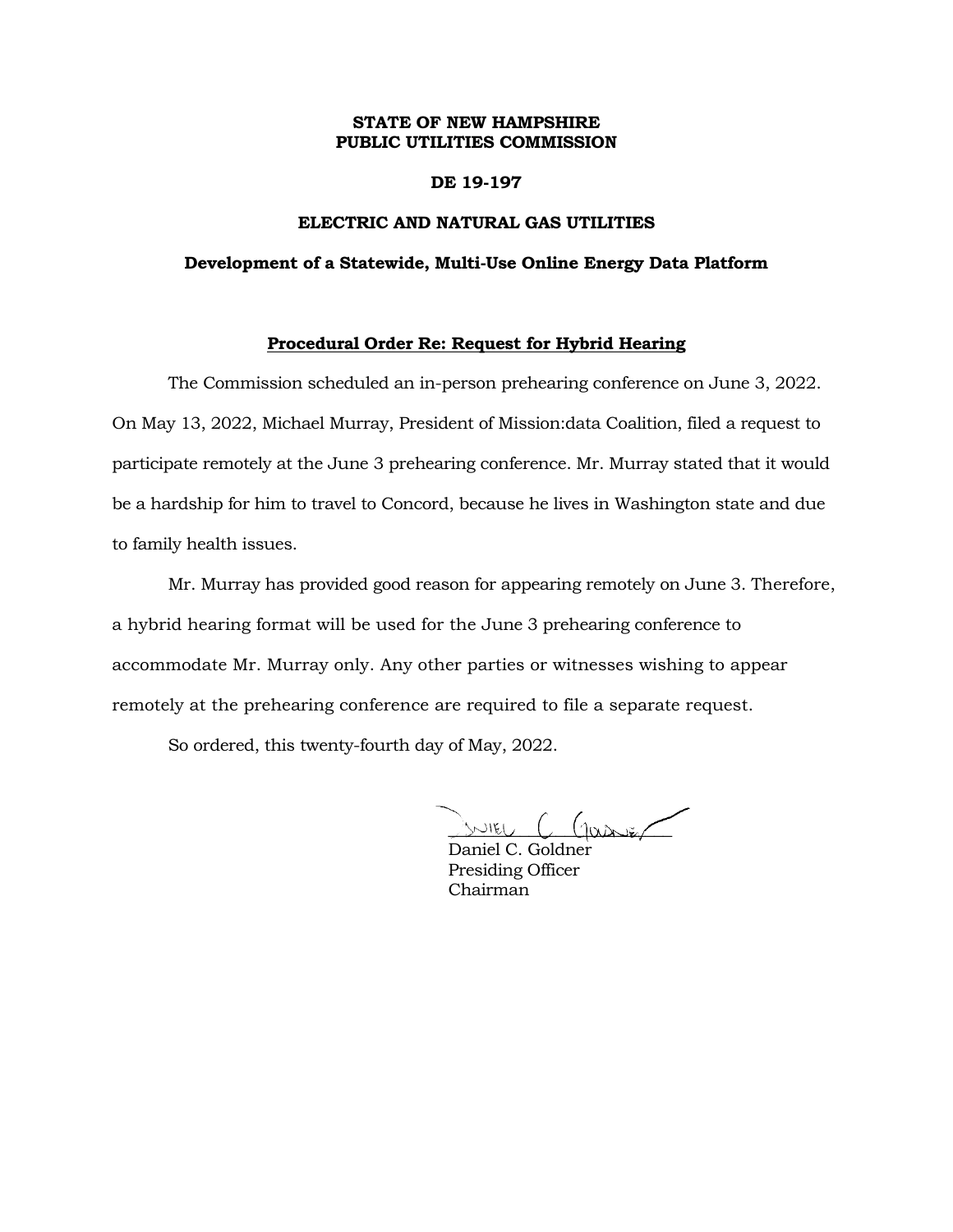# Service List - Docket Related

Docket# : 19-197

Printed: 5/24/2022

Email Addresses

ClerksOffice@puc.nh.gov nhregulatory@eversource.com tga@tga3.com jessica.arnold@libertyutilities.com nikhil@greentelgroup.com clifton.below@lebanonNH.gov kelly@cleanenergynh.org benjamin.byboth@eversource.com jessica.chiavara@eversource.com mdean@mdeanlaw.net Energy-Litigation@energy.nh.gov stephen.r.eckberg@energy.nh.gov eisfeller@unitil.com sam@cleanenergynh.org amfarid@dartmouth.edu fossumm@unitil.com thomas.c.frantz@energy.nh.gov Bart.Fromuth@felpower.com golding@communitychoicepartners.com ethan.goldman@gmail.com julia.griffin@hanovernh.org devin@utilityapi.com christine.hastings@eversource.com paul@packetizedenergy.com christina.jamharian@eversource.com maureen.karpf@libertyutilities.com donald.m.kreis@oca.nh.gov christopher.leigh@eversource.com marc.lemenager@eversource.com jmarks@acadiacenter.org pmartin2894@yahoo.com kat.mcghee@leg.state.nh.us tad.montgomery@LebanonNH.gov jason.morse@baesystems.com Shaun.Mulholland@LebanonNH.gov michael@missiondata.io elizabeth.r.nixon@energy.nh.gov